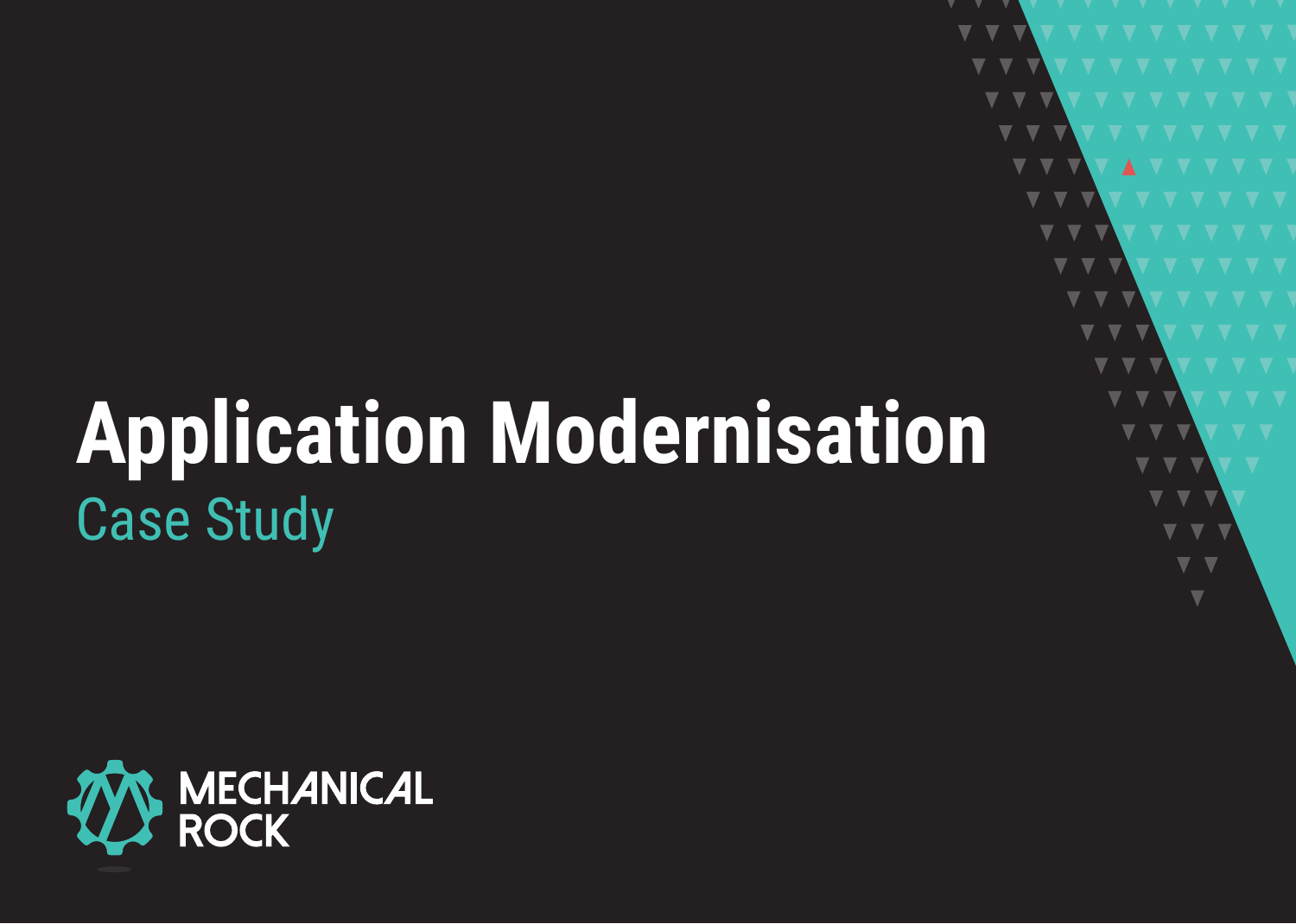### **The Opportunity**

A blue-chip resources client developed a process management solution for a fully integrated and highly automated mine site. The solution had been developed at their demonstration site and they decided to roll it out across Australia.

This proved to be much harder than anticipated.

Constraints inherent in the design of the system meant that scaling to multiple sites would be complex and costly. Moving the platform to the cloud was floated but the current technical implementation prevented this. Furthermore the solution was beset with performance and reliability issues which would have been unmanageable at scale.

So the client turned to Mechanical Rock to evaluate the possibility of rearchitecting the solution to a more modern cloud architecture, which would deliver reliability and scalability.

**Mechanical Rock was able to help the client migrate to a modern, container based architecture in AWS. In the process, we were also able to transform the client's software development process which reduced their change cycle from 3 months to 3 days.**

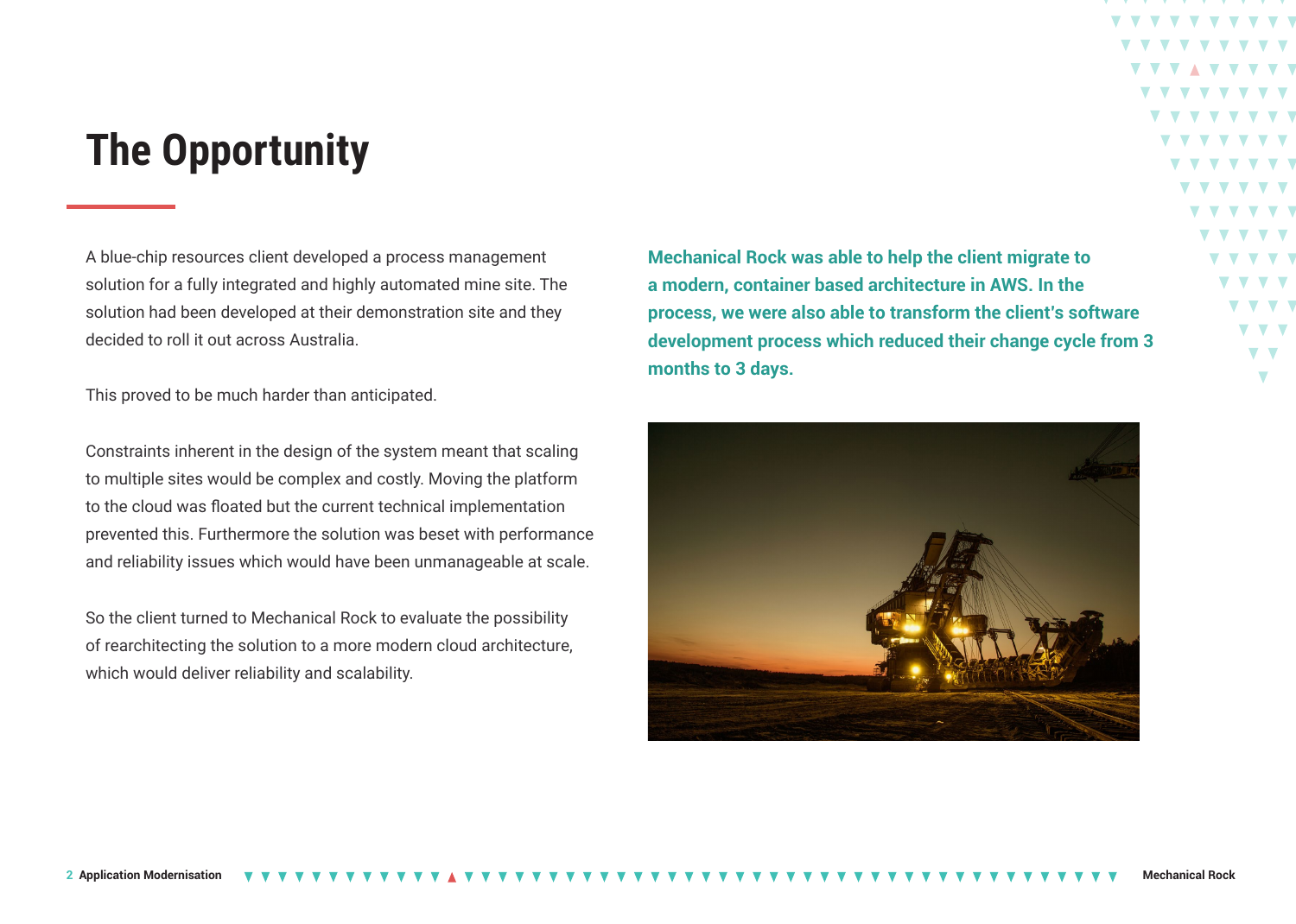### **The Process**

**Mechanical Rock established a seven point plan for a modernised cloud application.**

The new architecture would deliver higher developer productivity, improved security and reliability and enable the solution to scale to meet demand.

#### The plan included:

- 1. Implementing strong authentication and layered security
- 2. Containerising the application using Docker
- 3. Hosting the application on a modern cloud-based container orchestration platform
- 4. Adopting managed cloud backing services where possible
- 5. Improving observability and monitoring
- 6. Improving automated testing across the stack
- 7. Adopting continuous delivery, including automated infrastructure provisioning



*The Mechanical Rock Way*

 $\overline{\phantom{a}}$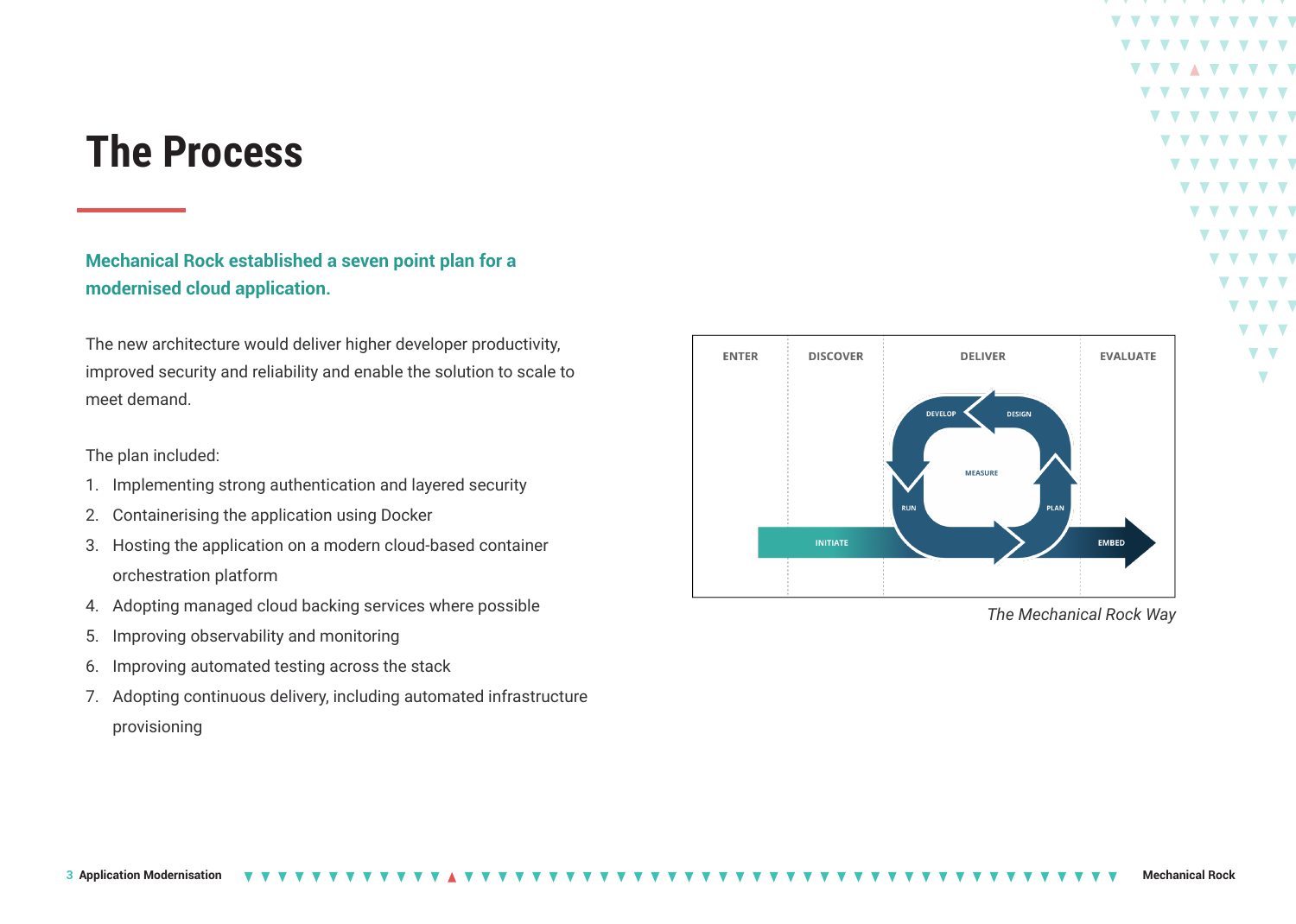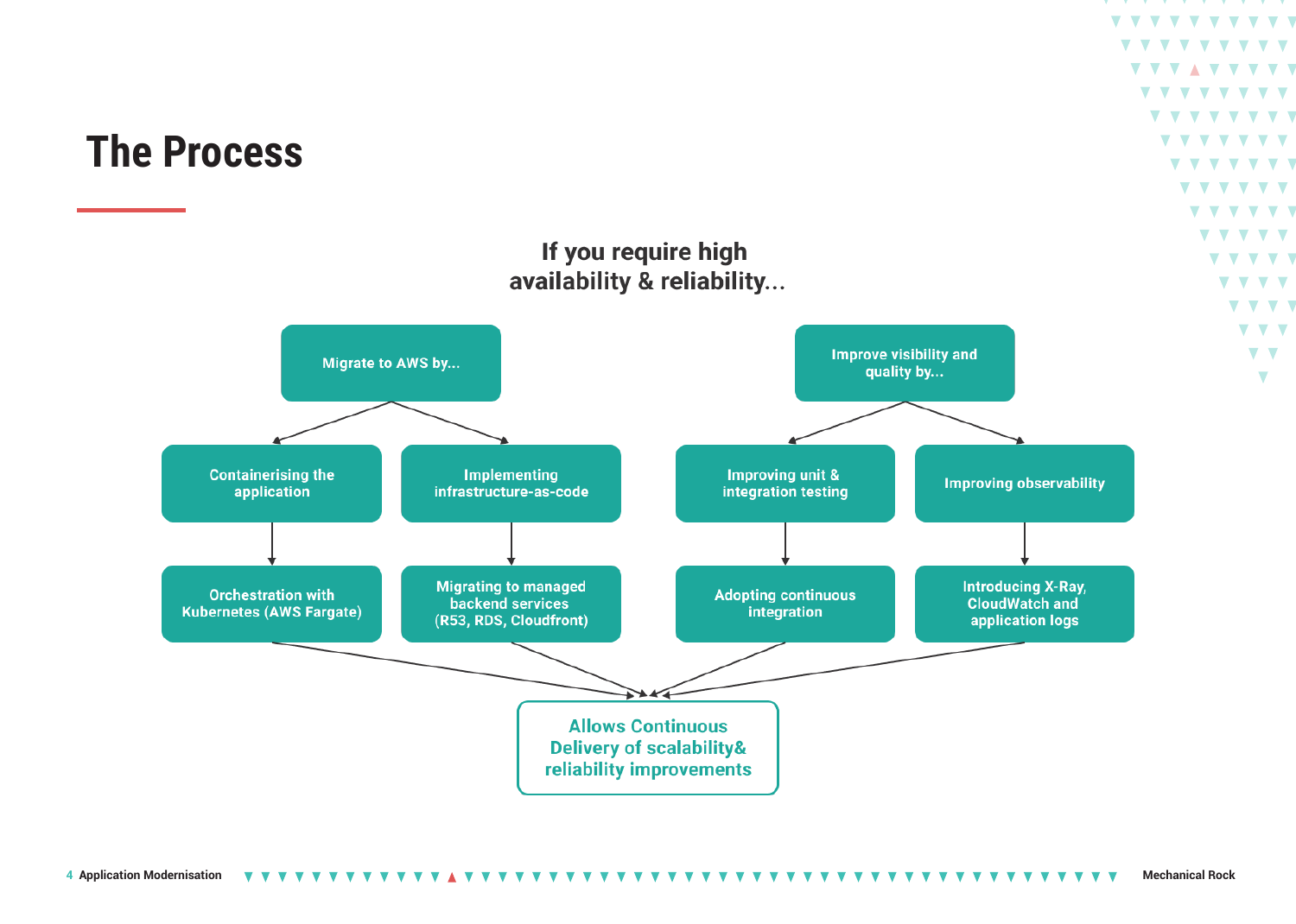### **The Solution**

### **Application Modernisation**

In partnership with the internal product team, Mechanical Rock migrated the existing application to a modernised AWS architecture.

#### This included:

- Porting the application from .net 4.0 to .net Core
- Building and deploying services as Docker containers, running in ECS on AWS Fargate.
- Fully automated deployment using Infrastructure-As-Code.
- Using 'wiretaps' to duplicate production traffic and to seamlessly migrate from on-premise to cloud services.
- Federated authentication and authorisation with AWS Cognito & Azure AD.
- Managed services such as Aurora RDS to reduce the TCO for the system's Postgres databases and to increase scalability and reliability.
- Comprehensive monitoring and observability through CloudWatch logs, AWS X-Ray and custom dashboards.









 $\blacktriangledown$   $\blacktriangledown$ 

**CodeCommit** 

**CodePipeline** 

Route<sub>53</sub>



Cognito





**ALB** (Application Load Balancer)





Lambda



**S3 Storage** 

**ECS Fargate** 

**RDS / Aurora** 

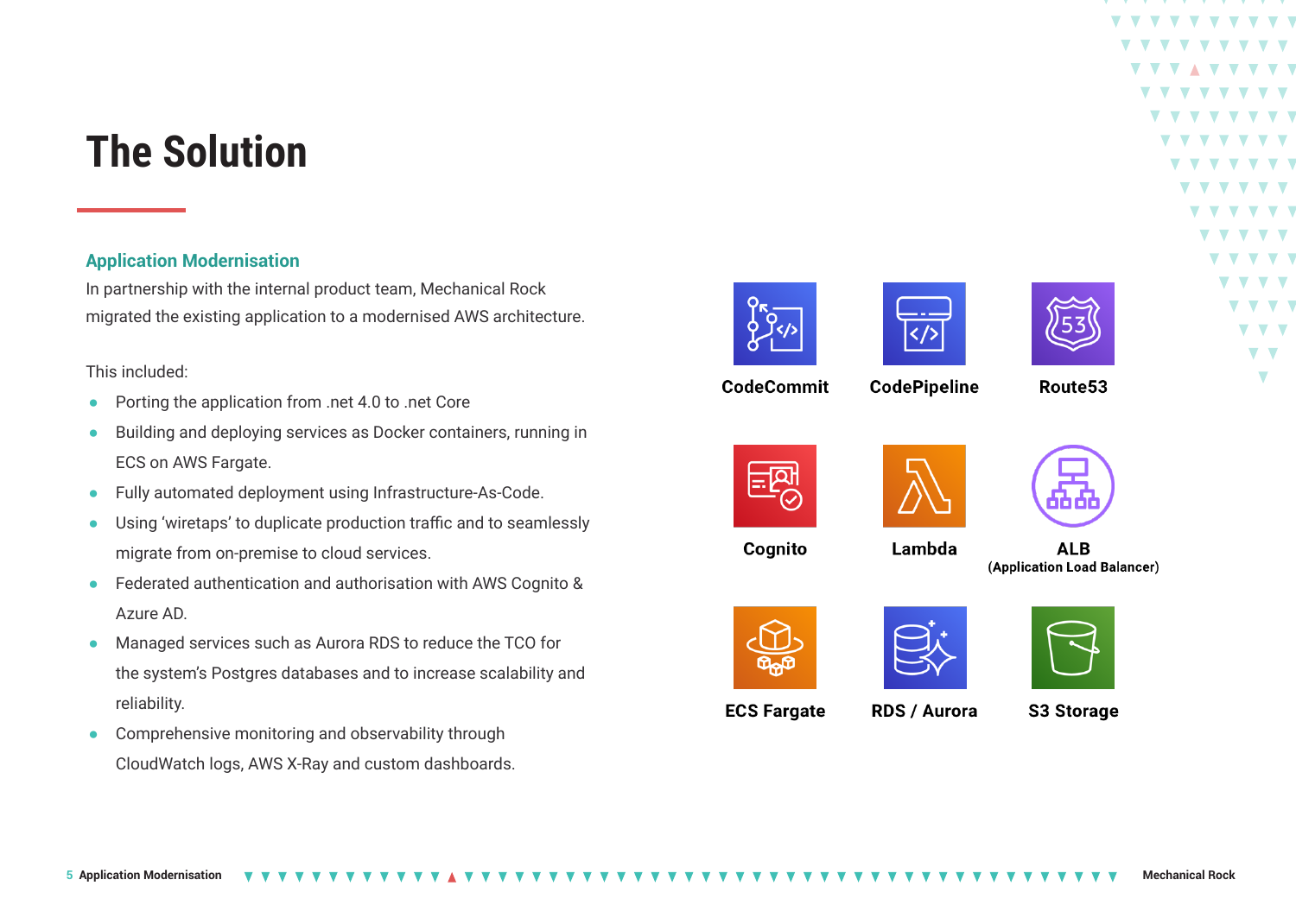### **The Solution**



 $\overline{\phantom{a}}$  $\overline{\phantom{0}}$ 

*The solution uses wiretaps and 'the strangler pattern' to migrate from on premise to the cloud seamlessly.*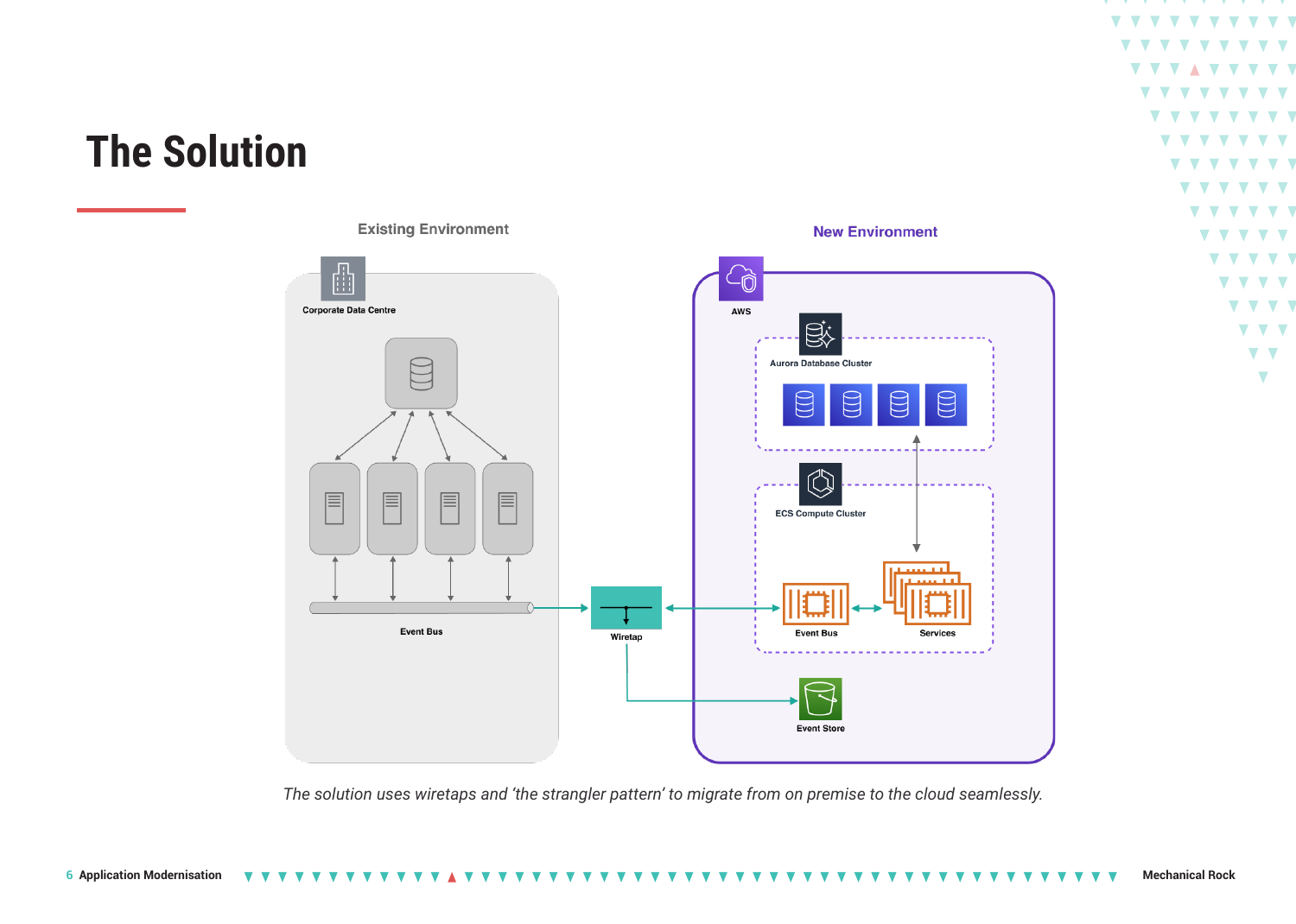### **The Benefits**

#### **Security and Compliance**

The Mechanical Rock solution meets all the benchmarks of the AWS Well Architected Framework and provides a defence-in-depth security model. The use of infrastructure-as-code also eliminates configuration drift between environments.

### **Flexibility and Scale**

The flexible solution gives the product team the ability to deploy multiple environments at the push of a button, each of which can automatically scale to meet demand.

#### **Reduced Costs**

The resulting flexibility enables the team to operate the system at a cost, which is an order of magnitude lower than an on-premise solution.

#### **DevOps Transformation**

In addition, Mechanical Rock taught the product team new techniques which lifted their DevOps maturity :

● **Continuous Delivery** - Trunk Based Development and Behaviour Driven Infrastructure have reduced the deployment cycle from 3 months to 3 days.

 $\blacktriangledown$   $\blacktriangledown$  $\blacksquare$ 

- **Improved Monitoring and Reporting improved observability** and shortened feedback loops allow the team to understand the behaviour of their system in real time.
- **Improved Reliability and Stability** new processes for incident response and troubleshooting have allowed the team to continuously improve the reliability and stability of their system.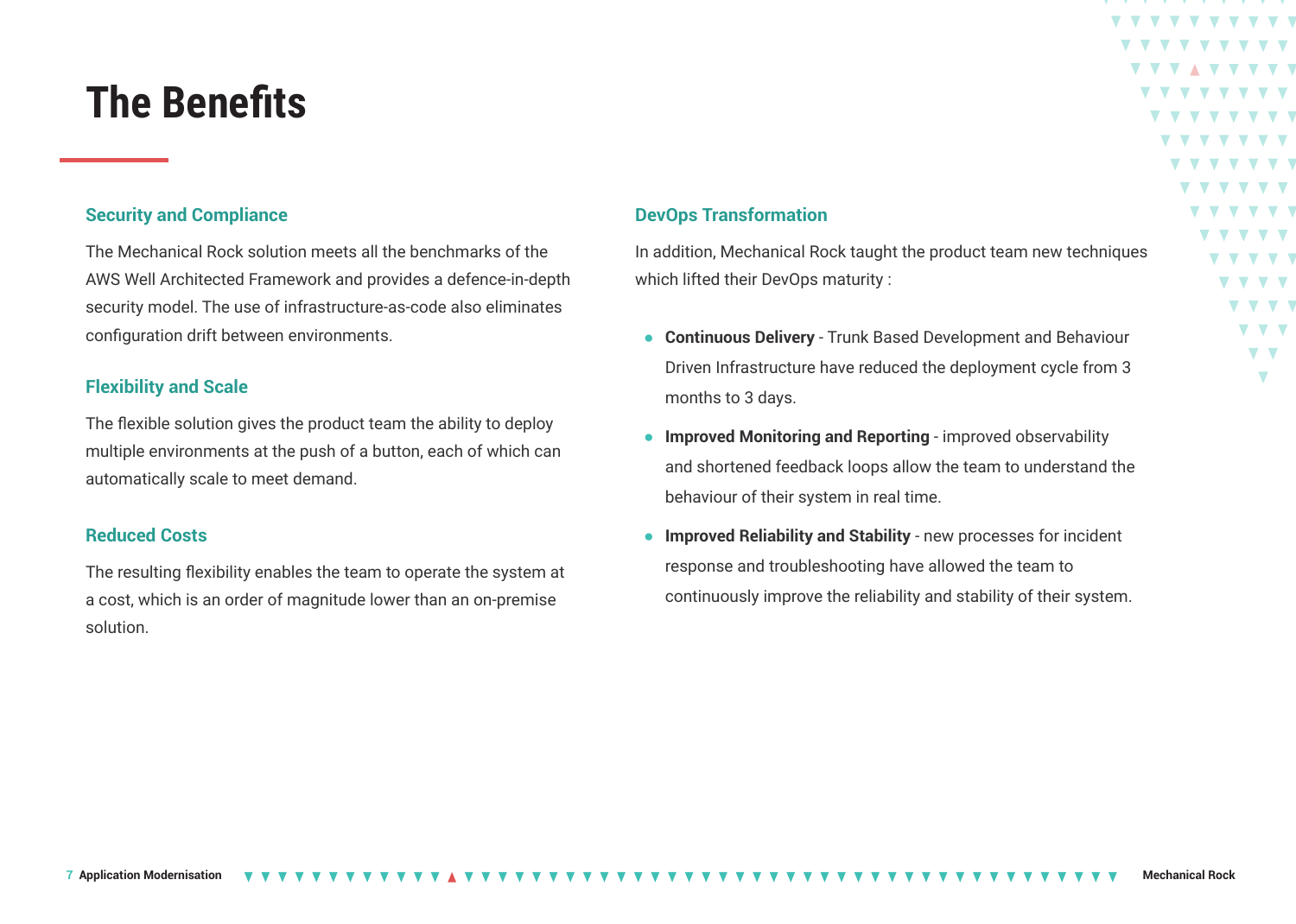